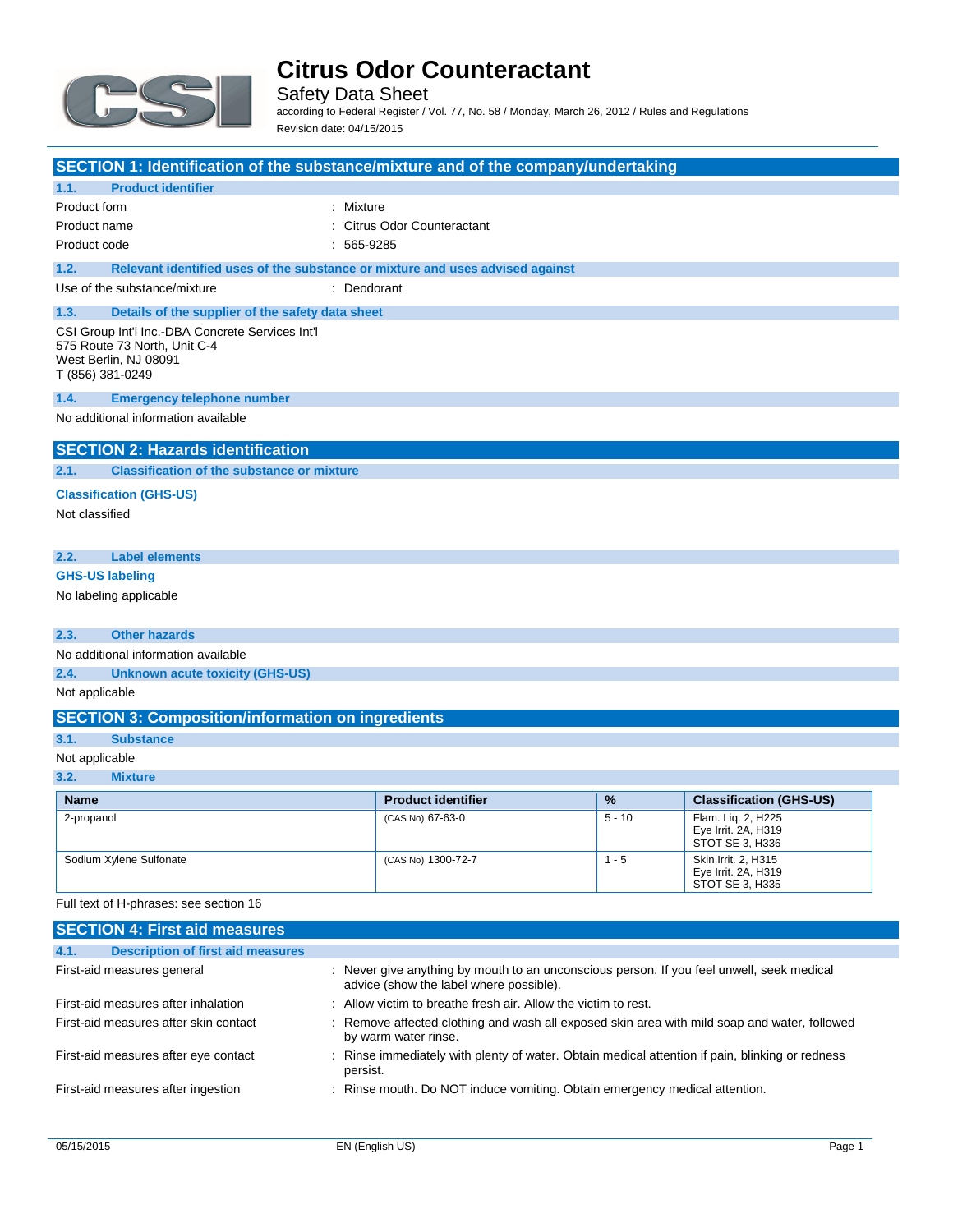Safety Data Sheet

according to Federal Register / Vol. 77, No. 58 / Monday, March 26, 2012 / Rules and Regulations

| 4.2.   | Most important symptoms and effects, both acute and delayed         |                                                                                                                                                                                                              |
|--------|---------------------------------------------------------------------|--------------------------------------------------------------------------------------------------------------------------------------------------------------------------------------------------------------|
|        | Symptoms/injuries                                                   | : Not expected to present a significant hazard under anticipated conditions of normal use.                                                                                                                   |
| 4.3.   |                                                                     | Indication of any immediate medical attention and special treatment needed                                                                                                                                   |
|        | No additional information available                                 |                                                                                                                                                                                                              |
|        | <b>SECTION 5: Firefighting measures</b>                             |                                                                                                                                                                                                              |
| 5.1.   | <b>Extinguishing media</b>                                          |                                                                                                                                                                                                              |
|        | Suitable extinguishing media                                        | : Foam. Dry powder. Carbon dioxide. Water spray. Sand.                                                                                                                                                       |
|        | Unsuitable extinguishing media                                      | : Do not use a heavy water stream.                                                                                                                                                                           |
| 5.2.   | Special hazards arising from the substance or mixture               |                                                                                                                                                                                                              |
|        | No additional information available                                 |                                                                                                                                                                                                              |
| 5.3.   | <b>Advice for firefighters</b>                                      |                                                                                                                                                                                                              |
|        | Firefighting instructions                                           | : Use water spray or fog for cooling exposed containers. Exercise caution when fighting any<br>chemical fire. Prevent fire-fighting water from entering environment.                                         |
|        | Protection during firefighting                                      | Do not enter fire area without proper protective equipment, including respiratory protection.                                                                                                                |
|        | <b>SECTION 6: Accidental release measures</b>                       |                                                                                                                                                                                                              |
| 6.1.   | Personal precautions, protective equipment and emergency procedures |                                                                                                                                                                                                              |
| 6.1.1. | For non-emergency personnel                                         |                                                                                                                                                                                                              |
|        | Emergency procedures                                                | : Evacuate unnecessary personnel.                                                                                                                                                                            |
| 6.1.2. | For emergency responders                                            |                                                                                                                                                                                                              |
|        | Protective equipment                                                | : Equip cleanup crew with proper protection.                                                                                                                                                                 |
|        | <b>Emergency procedures</b>                                         | : Ventilate area.                                                                                                                                                                                            |
| 6.2.   | <b>Environmental precautions</b>                                    |                                                                                                                                                                                                              |
|        |                                                                     | Prevent entry to sewers and public waters. Notify authorities if liquid enters sewers or public waters.                                                                                                      |
| 6.3.   | Methods and material for containment and cleaning up                |                                                                                                                                                                                                              |
|        | Methods for cleaning up                                             | : Soak up spills with inert solids, such as clay or diatomaceous earth as soon as possible. Collect<br>spillage. Store away from other materials.                                                            |
| 6.4.   | <b>Reference to other sections</b>                                  |                                                                                                                                                                                                              |
|        | See Heading 8. Exposure controls and personal protection.           |                                                                                                                                                                                                              |
|        | <b>SECTION 7: Handling and storage</b>                              |                                                                                                                                                                                                              |
| 7.1.   | <b>Precautions for safe handling</b>                                |                                                                                                                                                                                                              |
|        | Precautions for safe handling                                       | : Wash hands and other exposed areas with mild soap and water before eating, drinking or<br>smoking and when leaving work. Provide good ventilation in process area to prevent formation<br>of vapor.        |
| 7.2.   | Conditions for safe storage, including any incompatibilities        |                                                                                                                                                                                                              |
|        | Storage conditions                                                  | : Keep only in the original container in a cool, well ventilated place away from heat, hot surfaces,<br>sparks, open flame and other ignition sources. No smoking. Keep container closed when not in<br>use. |
|        | Incompatible products                                               | Strong bases. Strong acids.                                                                                                                                                                                  |
|        | Incompatible materials                                              | Sources of ignition. Direct sunlight.                                                                                                                                                                        |
| 7.3.   | <b>Specific end use(s)</b>                                          |                                                                                                                                                                                                              |
|        | No additional information available                                 |                                                                                                                                                                                                              |
|        | <b>SECTION 8: Exposure controls/personal protection</b>             |                                                                                                                                                                                                              |
| 8.1.   | <b>Control parameters</b>                                           |                                                                                                                                                                                                              |
|        | Citrus Odor Counterprisont                                          |                                                                                                                                                                                                              |

|             | <b>Citrus Odor Counteractant</b> |           |     |  |  |
|-------------|----------------------------------|-----------|-----|--|--|
| ACGIH       | Not applicable                   |           |     |  |  |
| <b>OSHA</b> | Not applicable                   |           |     |  |  |
|             | 2-propanol (67-63-0)             |           |     |  |  |
| ACGIH       | ACGIH TWA (ppm)                  | $200$ ppm |     |  |  |
| ACGIH       | ACGIH STEL (ppm)                 | $200$ ppm |     |  |  |
| 05/15/2015  | EN (English US)                  |           | 2/6 |  |  |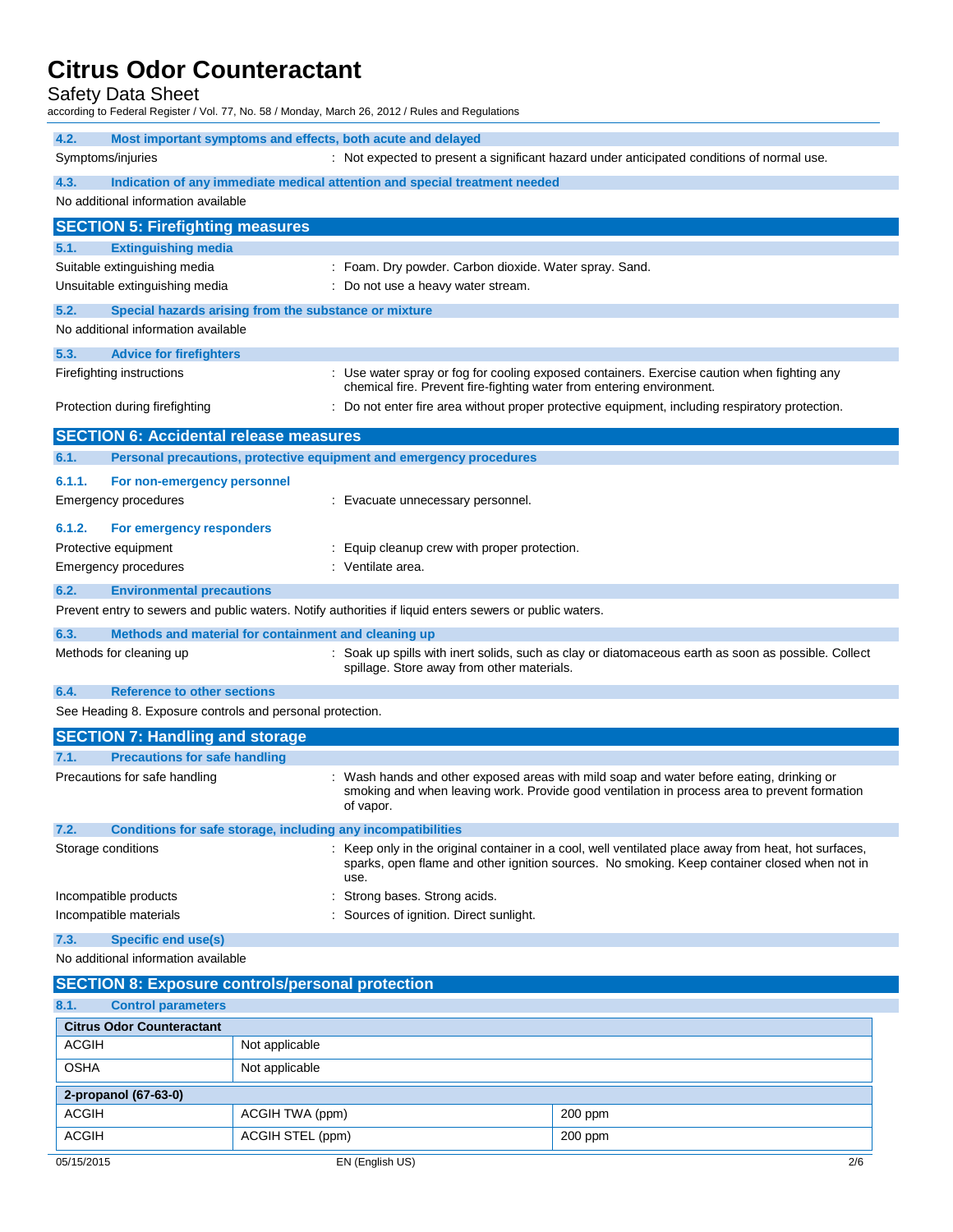### Safety Data Sheet

according to Federal Register / Vol. 77, No. 58 / Monday, March 26, 2012 / Rules and Regulations

| 2-propanol (67-63-0)                |                                     |                           |  |  |
|-------------------------------------|-------------------------------------|---------------------------|--|--|
| <b>ACGIH</b>                        | Remark (ACGIH)                      | Eye & URT irr; CNS impair |  |  |
| <b>OSHA</b>                         | OSHA PEL (TWA) (mg/m <sup>3</sup> ) | $980$ mg/m <sup>3</sup>   |  |  |
| <b>OSHA</b>                         | OSHA PEL (TWA) (ppm)                | 400 ppm                   |  |  |
| Sodium Xylene Sulfonate (1300-72-7) |                                     |                           |  |  |
|                                     |                                     |                           |  |  |
| <b>ACGIH</b>                        | Not applicable                      |                           |  |  |
| <b>OSHA</b>                         | Not applicable                      |                           |  |  |

| 8.2.                          | <b>Exposure controls</b> |                                                                            |
|-------------------------------|--------------------------|----------------------------------------------------------------------------|
| Personal protective equipment |                          | : Avoid all unnecessary exposure.                                          |
|                               | Hand protection          | : Wear protective gloves/eye protection/face protection protective gloves. |
| Eye protection                |                          | : Chemical goggles or safety glasses.                                      |
|                               | Respiratory protection   | : Wear appropriate mask.                                                   |
|                               | Other information        | : Do not eat, drink or smoke during use.                                   |

|                | <b>SECTION 9: Physical and chemical properties</b>    |  |  |
|----------------|-------------------------------------------------------|--|--|
| 9.1.           | Information on basic physical and chemical properties |  |  |
| Physical state | Liauid                                                |  |  |
| $C$ olor       | orange                                                |  |  |

| Color                                       | orange                                                                                  |
|---------------------------------------------|-----------------------------------------------------------------------------------------|
| Odor                                        | : orange                                                                                |
| Odor threshold                              | No data available                                                                       |
| pH                                          | $: 6 - 7$                                                                               |
| Melting point                               | : No data available                                                                     |
| Freezing point                              | No data available                                                                       |
| Boiling point                               | 212 - 220 °F                                                                            |
| Flash point                                 | $\geq$ 200 °F                                                                           |
| Relative evaporation rate (butyl acetate=1) | : No data available                                                                     |
| Flammability (solid, gas)                   | : No data available                                                                     |
| <b>Explosion limits</b>                     | : No data available                                                                     |
| <b>Explosive properties</b>                 | No data available                                                                       |
| Oxidizing properties                        | No data available                                                                       |
| Vapor pressure                              | No data available                                                                       |
| Relative density                            | : 1.01                                                                                  |
| Relative vapor density at 20 °C             | Same as water                                                                           |
| Solubility                                  | Soluble in water.                                                                       |
|                                             | Water: Solubility in water of component(s) of the mixture :<br>$\bullet$ :<br>$\cdot$ . |
| Log Pow                                     | : No data available                                                                     |
| Log Kow                                     | No data available                                                                       |
| Auto-ignition temperature                   | No data available                                                                       |
| Decomposition temperature                   | : No data available                                                                     |
| Viscosity                                   | No data available                                                                       |
| Viscosity, kinematic                        | No data available                                                                       |
| Viscosity, dynamic                          | : No data available                                                                     |
| <b>Other information</b><br>9.2.            |                                                                                         |
| No additional information available         |                                                                                         |
|                                             |                                                                                         |

## **SECTION 10: Stability and reactivity**

### **10.1. Reactivity**

No additional information available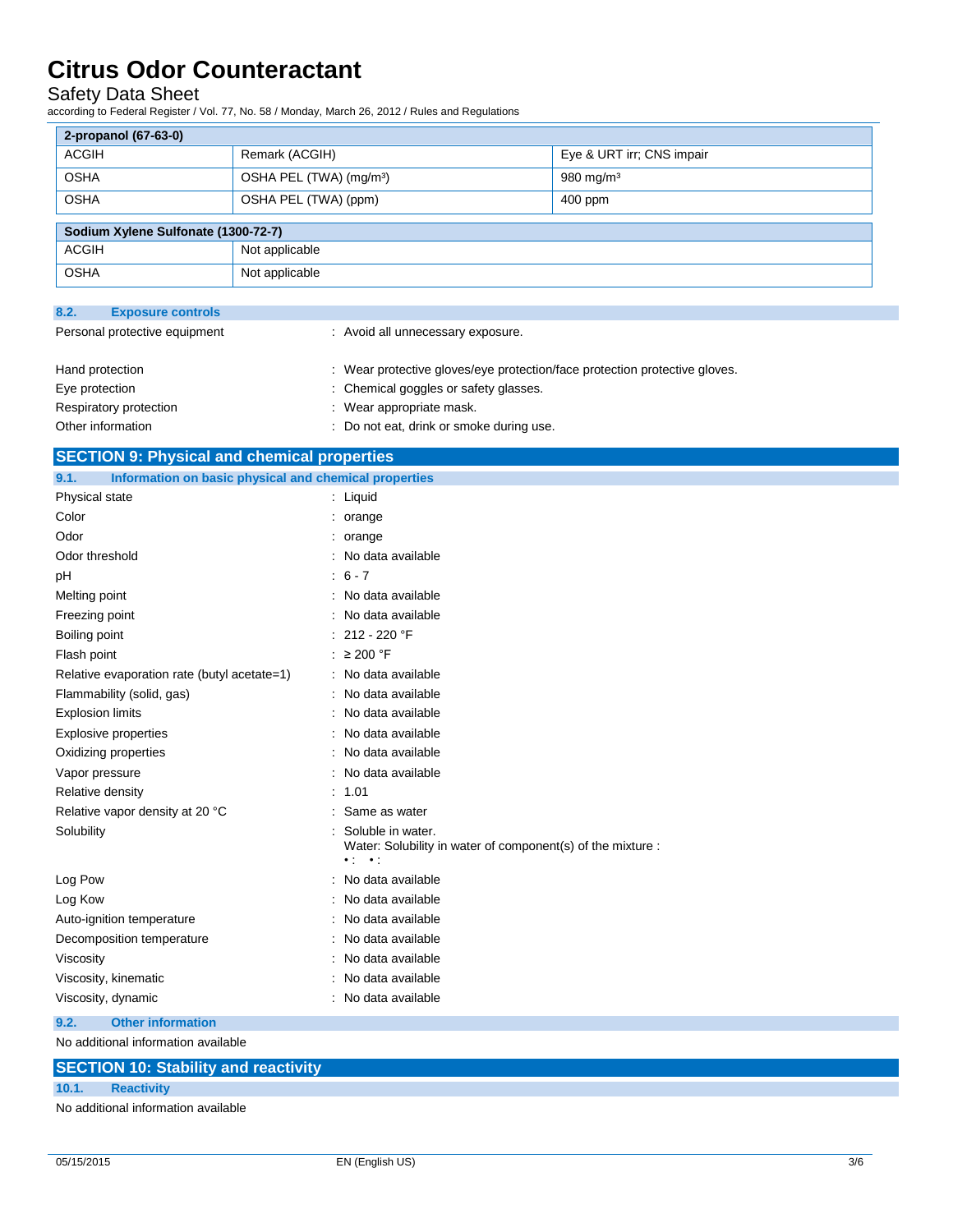### Safety Data Sheet

according to Federal Register / Vol. 77, No. 58 / Monday, March 26, 2012 / Rules and Regulations

| 10.2.            | <b>Chemical stability</b>                            |
|------------------|------------------------------------------------------|
|                  | Stable under normal conditions. Not established.     |
|                  |                                                      |
| 10.3.            | <b>Possibility of hazardous reactions</b>            |
| Not established. |                                                      |
|                  |                                                      |
| 10.4.            | <b>Conditions to avoid</b>                           |
|                  | Direct sunlight. Extremely high or low temperatures. |
|                  |                                                      |
| 10.5.            | <b>Incompatible materials</b>                        |
|                  |                                                      |
|                  | Strong acids. Strong bases.                          |
| 10.6.            | <b>Hazardous decomposition products</b>              |
|                  | Fume, Carbon monoxide, Carbon dioxide.               |
|                  |                                                      |
|                  | <b>SECTION 11: Toxicological information</b>         |

**11.1. Information on toxicological effects**

| Acute toxicity                                         | : Not classified                                                                                   |  |  |
|--------------------------------------------------------|----------------------------------------------------------------------------------------------------|--|--|
| 2-propanol (67-63-0)                                   |                                                                                                    |  |  |
| LD50 oral rat                                          | 5045 mg/kg (Rat; OECD 401: Acute Oral Toxicity; Experimental value; 5840 mg/kg<br>bodyweight; Rat) |  |  |
| LD50 dermal rabbit                                     | 12870 mg/kg (Rabbit; Experimental value; Equivalent or similar to OECD 402; 16.4; Rabbit)          |  |  |
| LC50 inhalation rat (mg/l)                             | 73 mg/l/4h (Rat)                                                                                   |  |  |
| ATE US (oral)                                          | 5045.000 mg/kg body weight                                                                         |  |  |
| ATE US (dermal)                                        | 12870.000 mg/kg body weight                                                                        |  |  |
| ATE US (vapors)                                        | 73.000 mg/l/4h                                                                                     |  |  |
| ATE US (dust, mist)                                    | 73.000 mg/l/4h                                                                                     |  |  |
| Skin corrosion/irritation                              | Not classified                                                                                     |  |  |
|                                                        | pH: 6 - 7                                                                                          |  |  |
| Serious eye damage/irritation                          | Not classified                                                                                     |  |  |
|                                                        | pH: 6 - 7                                                                                          |  |  |
| Respiratory or skin sensitization                      | Not classified                                                                                     |  |  |
| Germ cell mutagenicity                                 | Not classified                                                                                     |  |  |
| Carcinogenicity                                        | Not classified                                                                                     |  |  |
| 2-propanol (67-63-0)                                   |                                                                                                    |  |  |
| IARC group                                             | 3 - Not classifiable                                                                               |  |  |
| Reproductive toxicity                                  | : Not classified                                                                                   |  |  |
| Specific target organ toxicity (single exposure)       | : Not classified                                                                                   |  |  |
| Specific target organ toxicity (repeated<br>exposure)  | : Not classified                                                                                   |  |  |
| Aspiration hazard                                      | : Not classified                                                                                   |  |  |
| Potential Adverse human health effects and<br>symptoms | : Based on available data, the classification criteria are not met.                                |  |  |

## **SECTION 12: Ecological information**

| 12.1. |  | <b>Toxicity</b> |
|-------|--|-----------------|
|       |  |                 |

| 2-propanol (67-63-0)    |                                                             |
|-------------------------|-------------------------------------------------------------|
| LC50 fish 1             | 4200 mg/l (96 h; Rasbora heteromorpha; Flow-through system) |
| EC50 Daphnia 1          | 10000 mg/l (48 h; Daphnia magna)                            |
| LC50 fish 2             | 9640 mg/l (96 h; Pimephales promelas; Lethal)               |
| EC50 Daphnia 2          | 13299 mg/l (48 h; Daphnia magna)                            |
| Threshold limit algae 1 | > 1000 mg/l (72 h; Scenedesmus subspicatus; Growth rate)    |
| Threshold limit algae 2 | 1800 mg/l (72 h; Algae; Cell numbers)                       |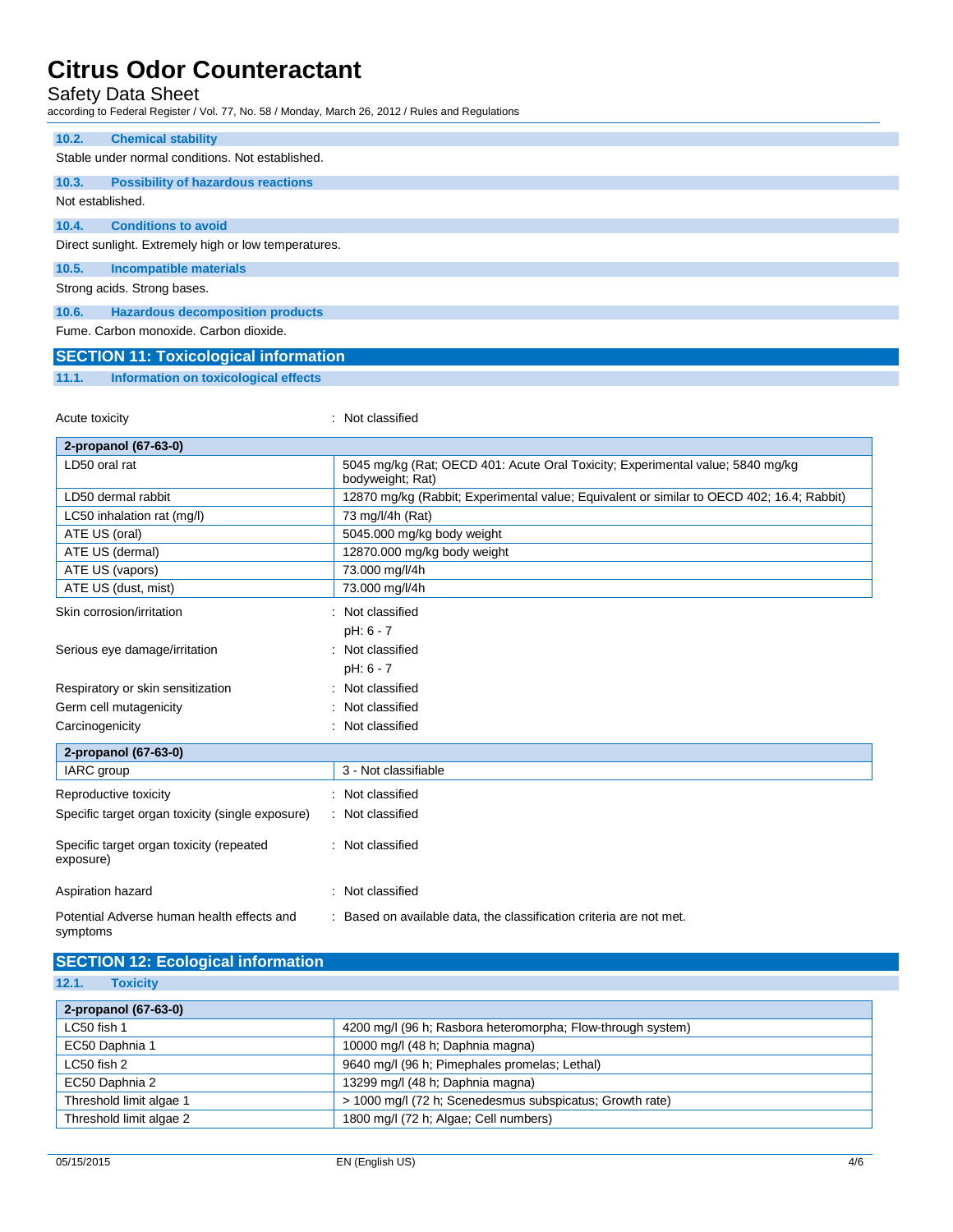Safety Data Sheet

according to Federal Register / Vol. 77, No. 58 / Monday, March 26, 2012 / Rules and Regulations

| 12.2.<br><b>Persistence and degradability</b> |                                                                                                                                                                           |  |
|-----------------------------------------------|---------------------------------------------------------------------------------------------------------------------------------------------------------------------------|--|
| <b>Citrus Odor Counteractant</b>              |                                                                                                                                                                           |  |
| Persistence and degradability                 | Not established.                                                                                                                                                          |  |
| 2-propanol (67-63-0)                          |                                                                                                                                                                           |  |
| Persistence and degradability                 | Readily biodegradable in water. Biodegradable in the soil. Biodegradable in the soil under<br>anaerobic conditions. No (test)data on mobility of the substance available. |  |
| Biochemical oxygen demand (BOD)               | 1.19 g O <sub>2</sub> /g substance                                                                                                                                        |  |
| Chemical oxygen demand (COD)                  | 2.23 g O <sub>2</sub> /g substance                                                                                                                                        |  |
| ThOD                                          | 2.40 g $O_2$ /g substance                                                                                                                                                 |  |
| BOD (% of ThOD)                               | 0.49 % ThOD                                                                                                                                                               |  |
| Sodium Xylene Sulfonate (1300-72-7)           |                                                                                                                                                                           |  |
| Persistence and degradability                 | Biodegradability in water: no data available.                                                                                                                             |  |
| 12.3.<br><b>Bioaccumulative potential</b>     |                                                                                                                                                                           |  |
| <b>Citrus Odor Counteractant</b>              |                                                                                                                                                                           |  |
| Bioaccumulative potential                     | Not established.                                                                                                                                                          |  |
| 2-propanol (67-63-0)                          |                                                                                                                                                                           |  |
| Log Pow                                       | 0.05 (Experimental value)                                                                                                                                                 |  |
| Bioaccumulative potential                     | Low potential for bioaccumulation (Log Kow $<$ 4).                                                                                                                        |  |
| Sodium Xylene Sulfonate (1300-72-7)           |                                                                                                                                                                           |  |
| Bioaccumulative potential                     | No bioaccumulation data available.                                                                                                                                        |  |
| <b>Mobility in soil</b><br>12.4.              |                                                                                                                                                                           |  |
| 2-propanol (67-63-0)                          |                                                                                                                                                                           |  |
| Surface tension                               | 0.021 N/m (25 °C)                                                                                                                                                         |  |
| 12.5.<br><b>Other adverse effects</b>         |                                                                                                                                                                           |  |
| Effect on the global warming                  | : No known ecological damage caused by this product.                                                                                                                      |  |
| Other information                             | : Avoid release to the environment.                                                                                                                                       |  |
| <b>SECTION 13: Disposal considerations</b>    |                                                                                                                                                                           |  |
| 13.1.<br><b>Waste treatment methods</b>       |                                                                                                                                                                           |  |
| Waste disposal recommendations                | Dispose in a safe manner in accordance with local/national regulations.                                                                                                   |  |
| Ecology - waste materials                     | : Avoid release to the environment.                                                                                                                                       |  |
| <b>SECTION 14: Transport information</b>      |                                                                                                                                                                           |  |
| <b>Department of Transportation (DOT)</b>     |                                                                                                                                                                           |  |
| In accordance with DOT                        |                                                                                                                                                                           |  |
| Not regulated for transport                   |                                                                                                                                                                           |  |
| <b>Additional information</b>                 |                                                                                                                                                                           |  |
| Other information                             | : No supplementary information available.                                                                                                                                 |  |
| ADR                                           |                                                                                                                                                                           |  |
| No additional information available           |                                                                                                                                                                           |  |
| <b>Transport by sea</b>                       |                                                                                                                                                                           |  |
| No additional information available           |                                                                                                                                                                           |  |
|                                               |                                                                                                                                                                           |  |

### **Air transport**

No additional information available